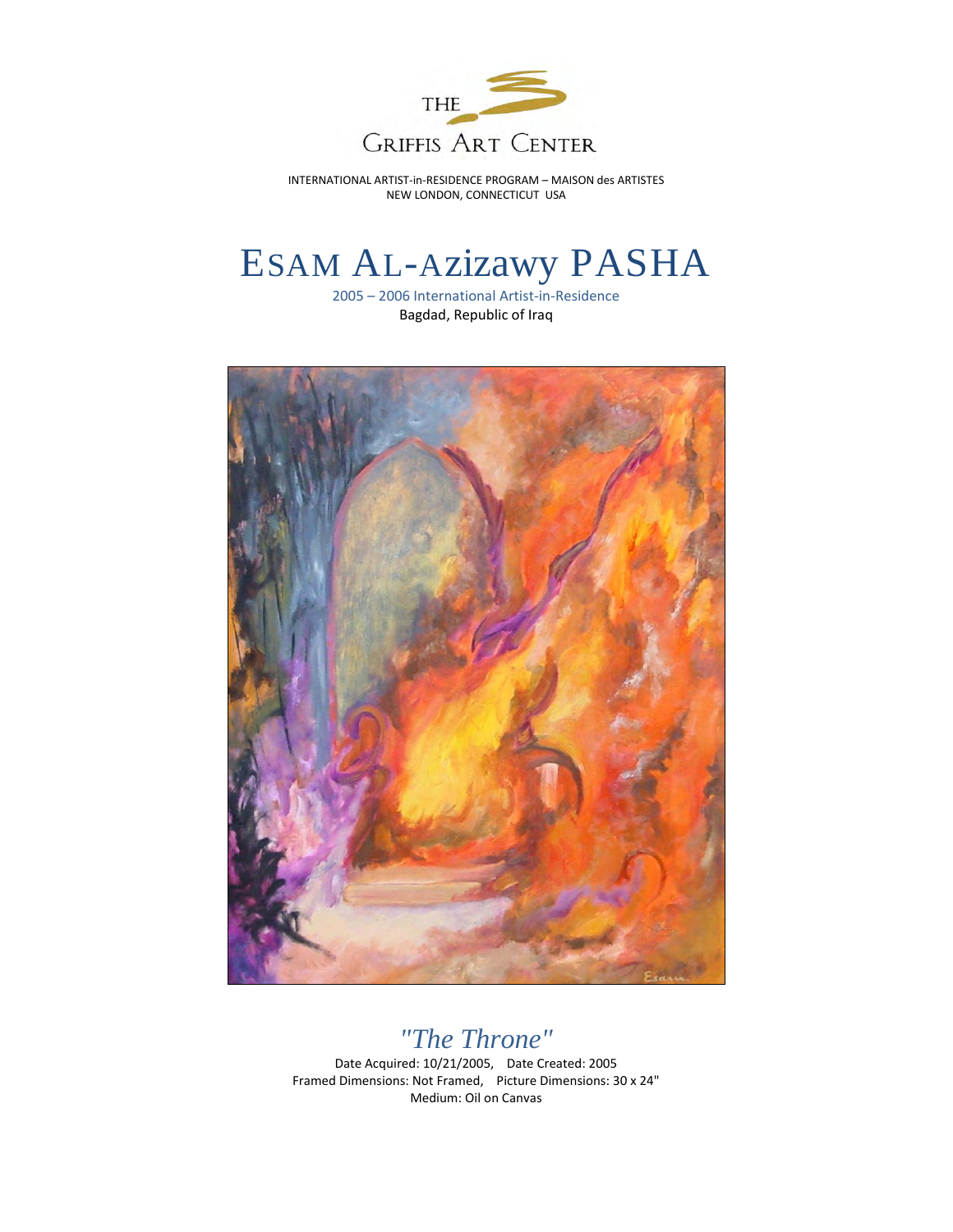





# **Iraq's art hero**

Through dictatorship, war, occupation, insurgency, and counterinsurgency, Esam Pasha kept painting.

BY GEOFFREY CRAIG / BROOKLYN, NEW YORK TUESDAY, AUGUST 8, 2006

On a warm afternoon in early March, I went to New London, Connecticut to visit Esam Pasha, a 30-year-old Iraqi artist. At the time, Esam lived in an apartment at the Sapphire House, a renovated mansion, owned by the Griffis Art Center, where he was an artist-in-residence. I had met Esam in January at a gallery in New York's SoHo district, which had opened an exhibit featuring Esam and five others, billed as the first opportunity for Americans to view works by leading contemporary Iraqi artists.

Only six months prior to the exhibit opening, Esam was still living in Iraq. The juxtaposition raised several questions. How did Esam become an artist in the first place? How did he end up in the United States? I also wondered how Esam's experiences could serve as a window to view and understand Iraq's past and present.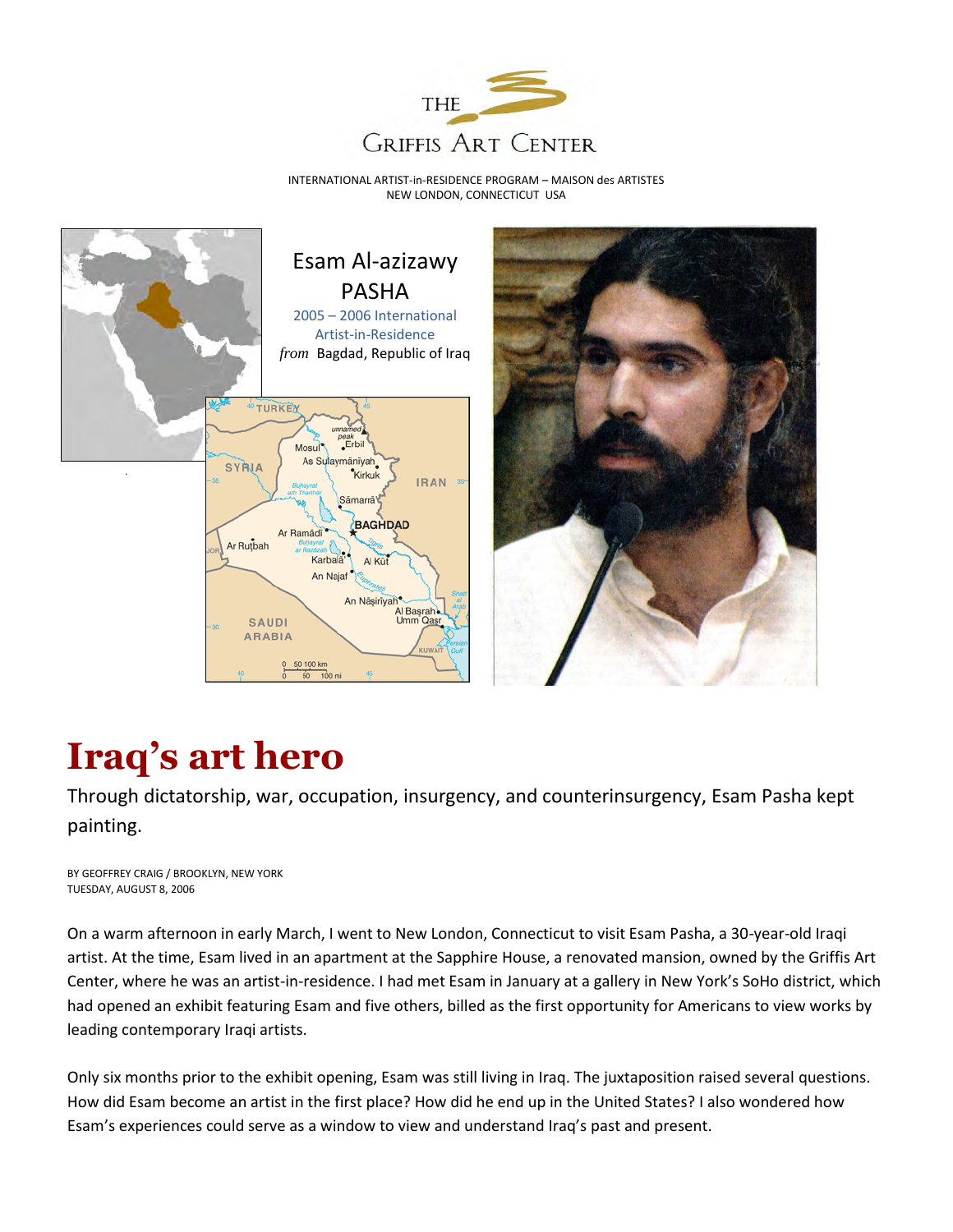

Sitting in the living room of the Sapphire House, over coffee and countless cigarettes, we began talking. A former national judo champion and discus thrower, Esam has an imposing presence that is offset by a calm demeanor. Flecks of grey in his beard make him look older than he is. Born in Baghdad in 1976, he is one of seven children. His parents divorced in the 1980s. His grandfather, Nuri al-Said, was prime minister until he was assassinated in 1958 as part of the coup that toppled the Iraqi monarchy.

Growing up, Esam studied English at school, which he perfected by watching American movies, and then taught himself three other languages. On weekends, he prowled a book market on Mutanabi Street. It was there that he caught his first glimpses of Western art. He devoured a wide range of art books, but was particularly drawn to Klimt, Miro, Rembrandt, and Durer.

Esam lived through the 1980-1988 Iran-Iraq War, the 1991 Gulf War, and the ensuing sanctions. He worked odd jobs as a teenager in construction, carpentry, and commercial painting before becoming a full-time artist in 1999.

During this period, Iraq suffered years of economic hardship and isolation, and as such, only two art galleries in Baghdad remained open. The only patrons were United Nations and NGO workers who typically requested works depicting scenes of "exotic Arabia." Even these pieces fetched prices so low it was hardly worth the time and expense of artistry, Esam said. "You would get more money if you just broke a bronze sculpture down and instead sold the bronze."

The intelligence service, or *mukhabarat*, kept a watchful eye on Iraqi artists for any sign of dissent. Being seen with foreigners raised suspicions. When Esam got a commission from the U.N's Baghdad office for a panorama, the *mukhabarat* made it clear that he should not paint anything political. Stick to landscapes or abstracts, they said.

A sense of paranoia became widespread. Some friends warned Esam about a painting he had lying around his apartment of an eagle soaring down. Government censors could interpret the eagle as symbol of the regime's demise, they said.

Any remnants of an authoritarian state quickly dissolved as the American military moved into Baghdad. In its place emerged a bonanza of opportunity, particularly for an English-speaker, like Esam.

Esam remembers the early days after the U.S. invasion. After the fall of Baghdad, the Americans set up a base near his home. Officials began recruiting local Iraqis for hire. Esam waited in a separate queue for English-speakers. "I thought I'd have to fill out a lot of paperwork and would hear back from them in a few days or weeks," he recalls. In less than an hour, though, he was shaking hands with an army captain who hired him on the spot.

After the war, people's spirits were lifted, Esam said. His fellow Iraqis could express opinions, go to cafés, talk politics, and publish newspapers and magazines. In September, Esam landed a commission to paint the first public mural in post-Saddam Iraq.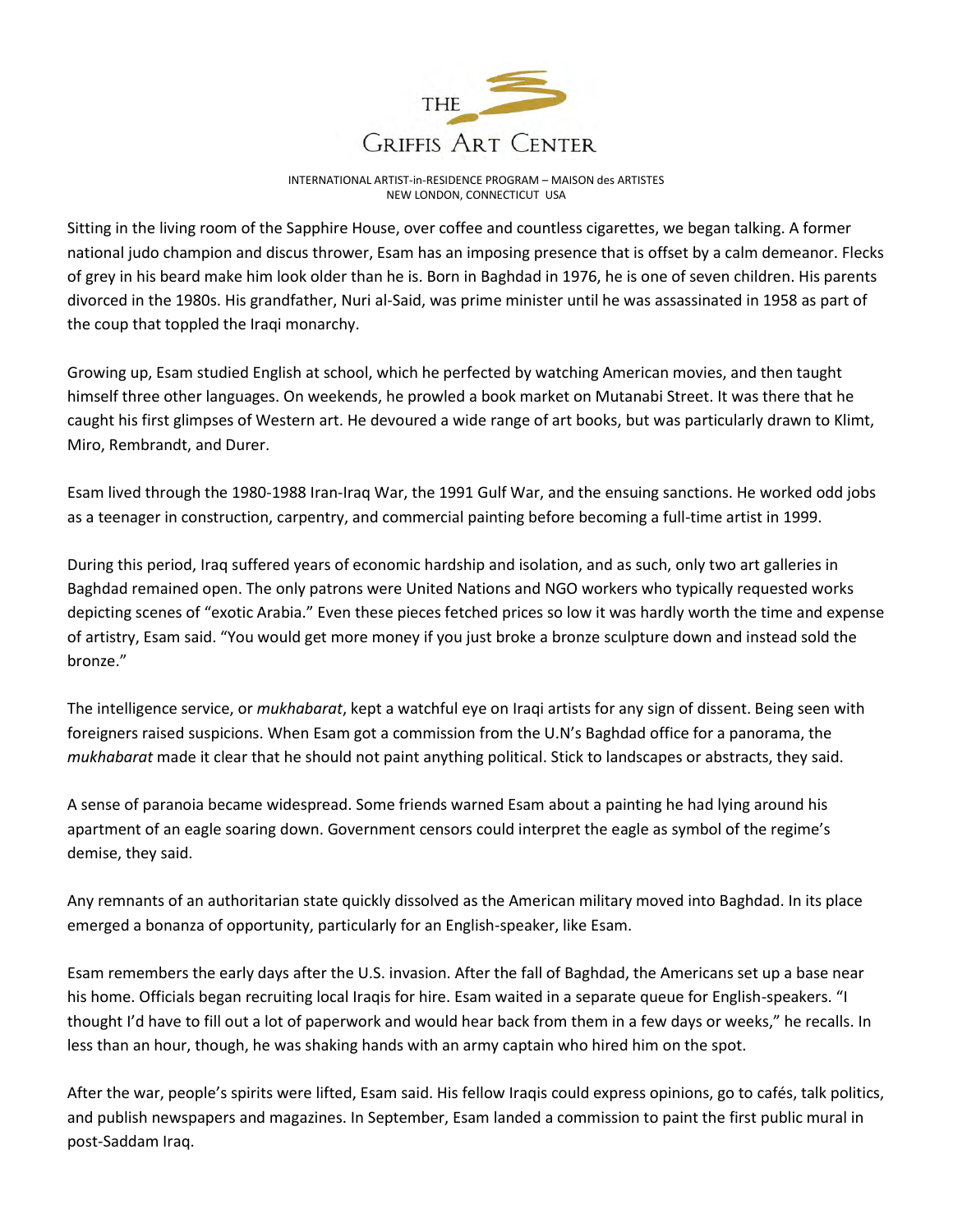

But before he could paint anything, he had to rip down a portrait of the former leader. "I kept peeling back layers," Esam said, shaking his head. "But each time I did, I discovered another portrait. It took me days before I got to the bottom."

His thirteen-foot tall mural, described by one critic as "yellow, orange, and purple paint swirling around images of doves, traditional Baghdadi architecture, and the sun rising over a sky-blue mosque," came to symbolize a crystalline break between past and present, despair and hope. He purposely avoided black paint in this piece because "we needed color, after all those years of suffering." He named the mural "Resilience."

However, as security deteriorated by early 2004, Esam was getting nervous. Unlike some translators, he chose not to wear a mask. "My face was well-known," Esam says. At that point, he began thinking of coming to America.

A Connecticut art dealer, Peter Hastings Falk, read about Esam's mural and took notice. "I had to find out who this guy was," Falk recalls now. He began emailing Esam about organizing an exhibit of Iraqi artists.

Esam applied for and was selected as an artist-in-residence at the Griffis Art Center, which he had learned about from Falk. In June 2005, Esam flew to JFK. He initially stayed with Steve Mumford, a New York artist who had worked in Iraq. Falk recalls first meeting Esam, who was carrying a traditional rug he had brought from Iraq as a gift for a friend. "Steve has a walk-up apartment, and we had to lug that rug up those flights of stairs. It weighed a ton."

When asked if he had experienced any culture shock, Esam said no, but then apologized, sensing his answer was disappointing. "I knew all about Dunkin' Donuts and Waffle House. I even had Starbucks," he says, alluding to the time he spent on U.S. army bases in Iraq.

Since coming to the U.S., he has visited many of the soldiers he worked with at their homes around the country. "We are real friends," Esam says. "We're not just polite to each other. When we call each other, it's not a courtesy call. It's to discuss real things."

In his studio behind the Sapphire House, Esam discusses the practical difficulties of being an artist in Iraq. "During the embargo, I had to paint with whatever materials were available, mostly industrial oil paint. It wasn't the best quality," he says matter-of-factly. "Paint knives were hard to find, so I just started making my own, but even then, I used them sparingly."

During the war, Esam was unable to buy oils or acrylics. After scouring his apartment for supplies, he noticed a box of crayons. So he heated a few and began applying the hot wax to a canvas. Pleasantly surprised by the results, he continued working until he produced a triptych, "Tears of Wax." Falk later told Esam that the technique he employed, using molten wax, has a long history. Known as "encaustic painting" — the ancient technique was actually used by artists in what is present-day Iraq, among other places.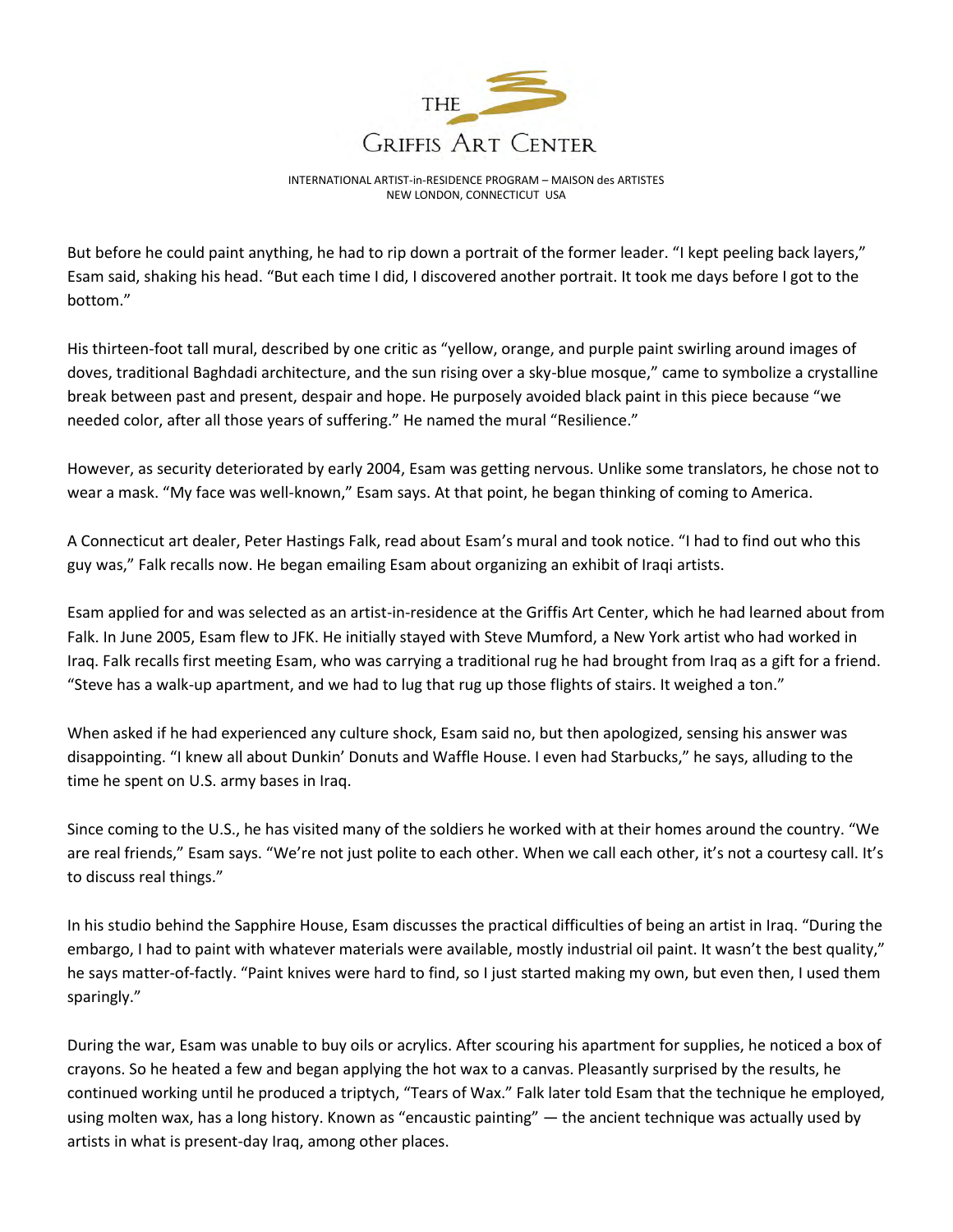

What stands out in Esam's works is the swirling of color, conveying a sense of unease that runs through his repertoire. The images he employs form a discomfiting tableau: waiting vultures, floating coffins, faceless women, thrashing whales.

The dark mood is a stark reminder that the young artist's lifetime spans the rule of Saddam Hussein. While Esam is adamant that he does not infuse politics into his art, he does not shy away from contemporary themes either. In one painting, he includes references to Iraq's three distinct regions—marshes and reed homes for the south; minarets for the center; and mountains for the north. It is an attempt to stress that while differences exist, a national identity binds everyone.

Esam says the question he gets asked most often is whether conditions in Iraq are better or worse than portrayed by the media. Skirting the question, he prefers to talk about Iraqi culture—a topic he says is unfamiliar to most Americans. "It's not surprising. For thirty years, we were pretty much cut off from everyone. And they were cut off from us. We didn't have magazines, or satellite dishes, or Internet."

The government no longer censors its artists, but limited exposure and security concerns make conditions tough, Esam says. The Internet has provided some relief. After the U.S. invasion, for instance, Esam sold several pieces to foreign clients on artvitae.com, a website for artists.

While Esam wants to return to Iraq, he has decided to stay in the U.S. as long as possible because he feels it is best for his career. At the same time, his decision to remain in the U.S. comes at a steep personal price. Esam says he greatly misses his family, all of whom remain in Iraq. Thinking about home, Esam sounds a bit homesick. "I miss just walking down the Tigris," he says.

Esam has started building a new life. He has a girlfriend and travels to New York frequently to visit friends and museums. He likes New London and the people there, whom he says are "very friendly, kind of like Iraqis." In July, Esam emailed me to let me know about an upcoming solo exhibition and talk he was giving at the University of Connecticut. He is also working on a memoir, which he hopes to get published.

In an essay written when he was still in Iraq, Esam summarized his defiant spirit. "I have come to accept the daily electrical blackouts in Baghdad. On a good day, we would have one hour of electricity on and seven or more hours off. I have even come to accept the ever-present dangers of simply getting around Baghdad." Concluding, he writes: "But I could not accept running out of pigments to create my art."

Esam's future, much like his country's, is uncertain. If he has to return to Iraq, there will be much danger waiting and difficult conditions in which to work. But Iraqis, Esam says, are resilient. He has, after all, been through it before.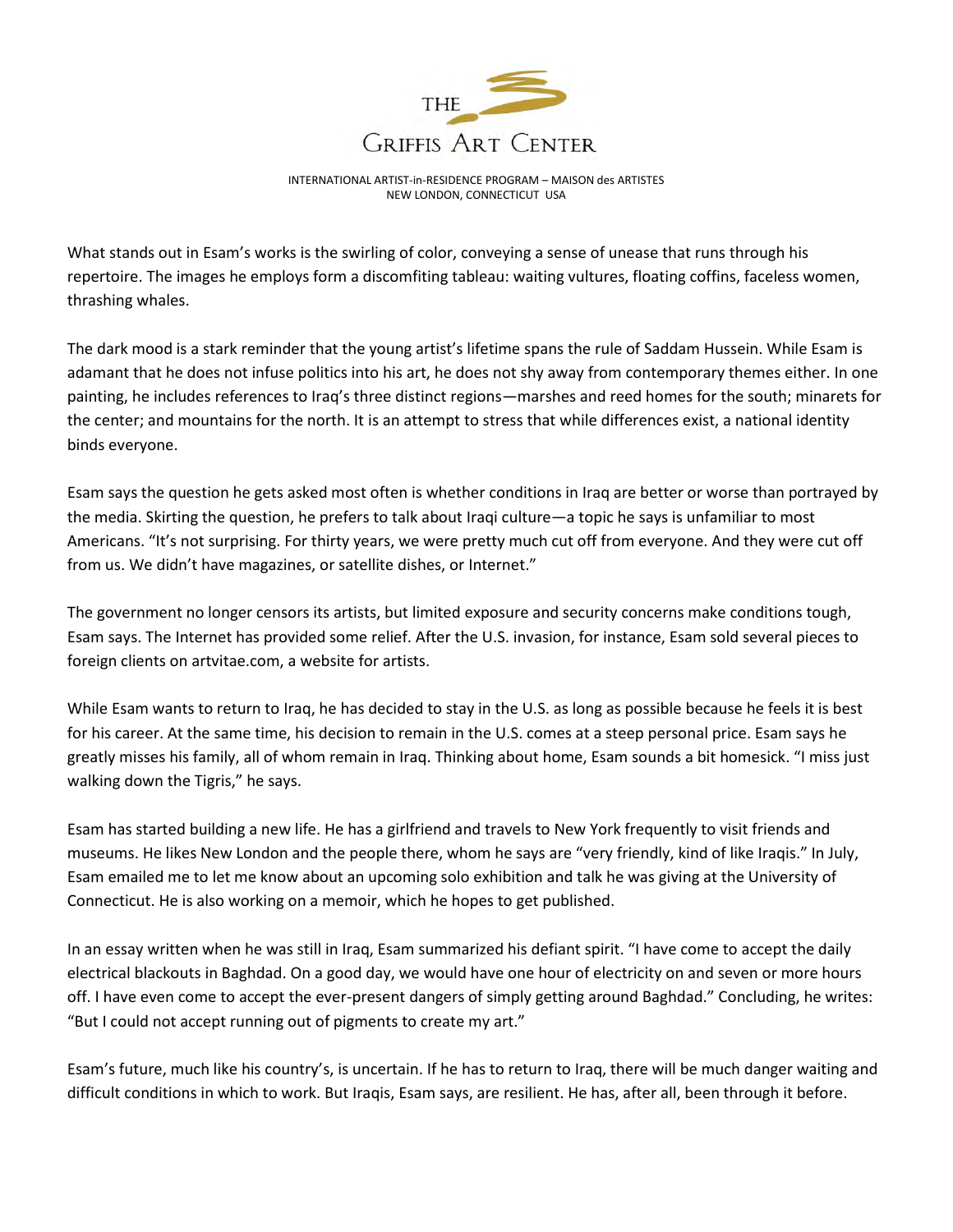



#### *Tears of Wax*

I have come to accept the daily electrical blackouts in Baghdad. On a good day, we would have one hour of electricity on and seven or more hours off. I have even come to accept the ever-present dangers of simply getting around Baghdad. But I could not accept running out of pigments to create my art.

Throughout the embargo of the 1990s and two Gulf Wars, many Iraqis suffered. And, even though suffering continues today, the bright side is that Iraqis are resilient and persevere. That is why I gave the title, "Resilience," to the huge mural I painted over a portrait of Saddam Hussein after Baghdad fell.

Many Iraqi artists received their training in Europe, using traditional art materials. But when the embargo shut them off from the rest of the world, and art supplies were hard to find, many started to look inside their own culture. Gradually, a truly indigenous form of Iraqi

art began to emerge, created

with whatever materials could be scavenged. And it was in this spirit of creative resilience that I discovered painting with wax. I learned one must be able to create art with whatever materials could be found. Everything is an art material if one knows how to employ it. It depends on dedicating one's heart and soul, on really feeling each touch to the artwork. And it depends on how much the artist believes in what he's doing.

During the war in 2003, neither acrylics nor oils could be bought anywhere. Soon, I ran out of supplies. I looked about my studio and I noticed several boxes of color crayons. I began to experiment melting the crayons. I noticed that when a crayon begins to melt, its head gradually starts to glow. And it is at this point, I discovered, that it's most ready to be applied. The process required special tools, so I created my own, constantly experimenting and adjusting them as I proceeded.



Painting with hot wax is absolutely unlike any other media. It is like leaving marks of fire. Burning and melting. On hot nights Baghdad was bombed and burning. Tears ran down many faces. And in my studio, tears of wax ran in different directions, making lines and filling spaces. I would crush the melted wax bar onto paper, pressing out the soul of the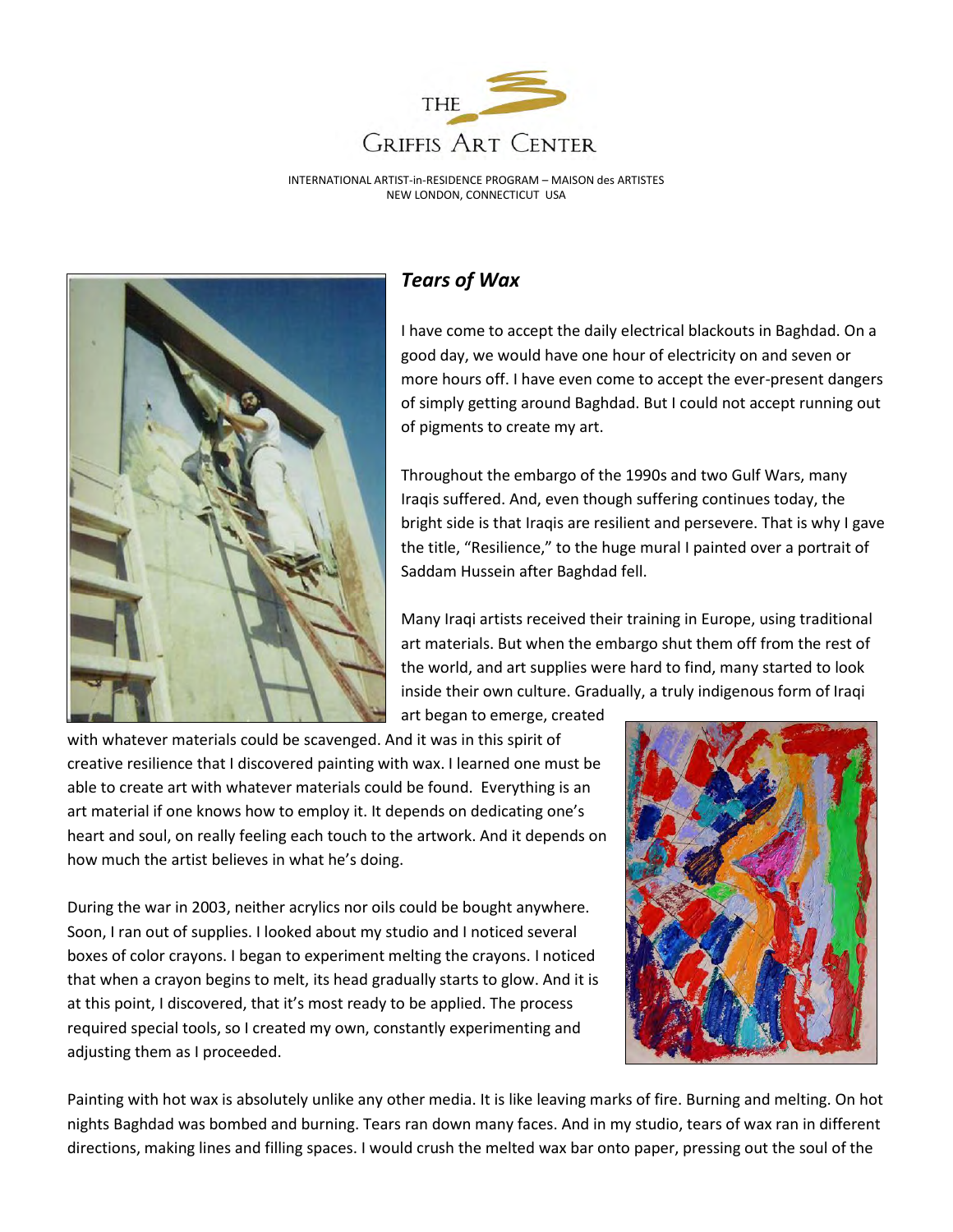

color to be embraced by the paper fibers. And when the paper was black, I felt as if the molten wax colors were lighting the darkness of the paper in a different way.

Unlike diluted colors that die when liquids are added to them, wax is so rich and robust that other meanings and

feelings can emerge. As the wax melts it is turned it into another shape, another identity. I felt like a sculptor working in wet plaster, highly aware that I must be fast and sharp before it dries. It is like painting and sculpting simultaneously. The image develops incrementally but very quickly, thereby creating a confident unity.

My experience with wax opened a new horizon by changing the way I now paint oil and watercolors. Those boxes of crayons were the catalyst that made me challenge the embargo and feel victory for creating such satisfying results.

It was only after creating these paintings that I discovered that painting in wax had a name: encaustic. I also came to realize that Modern Iraqi artists have never painted in wax. My wax paintings are the first to have been produced in Iraq since ancient times.

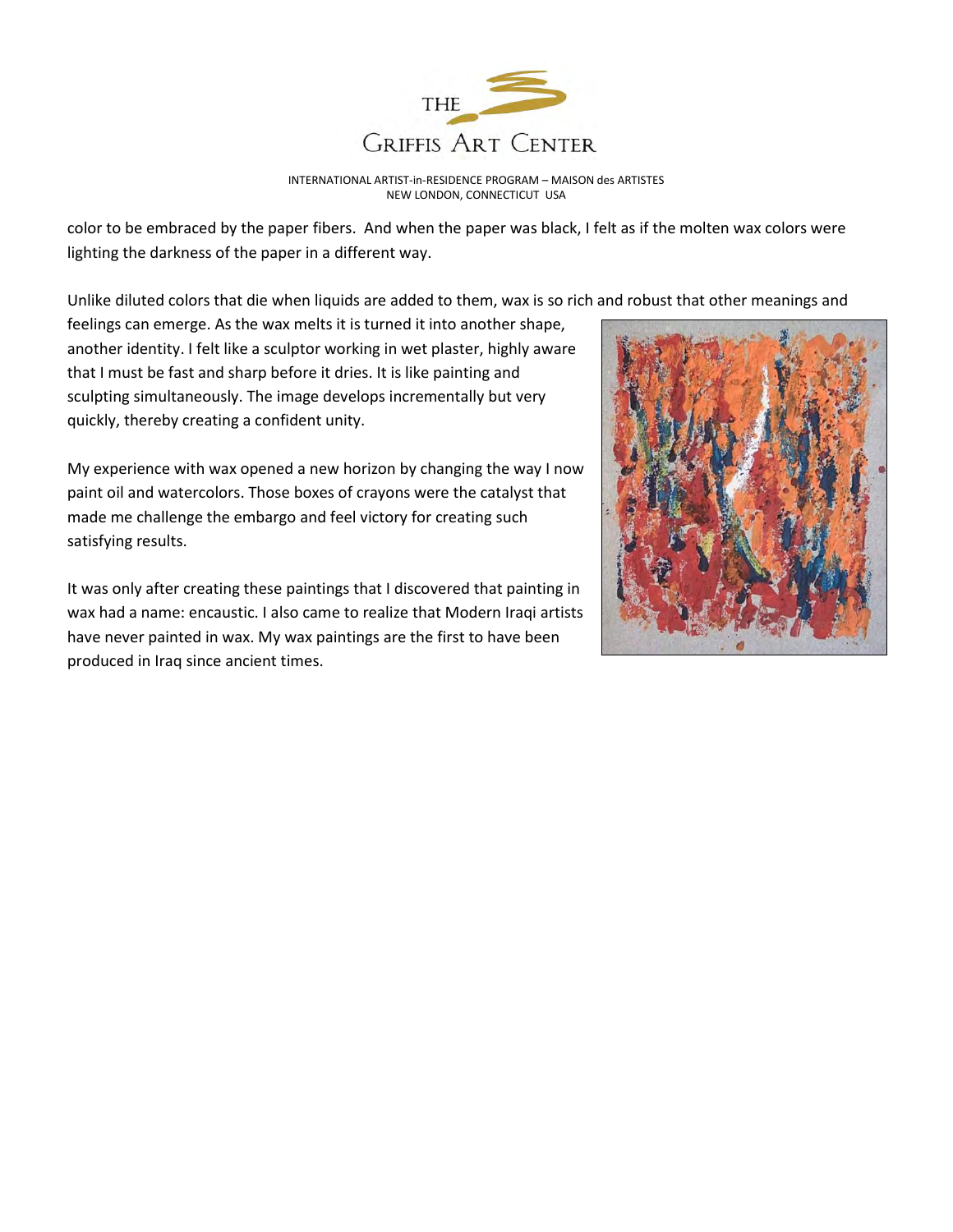

The Translator Iraqis making Coalition work possible.

#### By Steven Vincent

BAGHDAD, IRAQ — Drop into Baghdad's popular Shabandar teahouse and you may discover, among the crowds of men drinking chai and smoking aromatic water pipes, an imperious figure whose thick black hair and beard resemble a Sumerian king come to life. He is Esam Pasha Azizawy, a 29-year-old painter, linguist, and devout Muslim whose fluent English, Spanish, and French make him a favorite of foreign journalists seeking insights into postwar Iraq. But more than just another teahouse intellectual, Pasha — he prefers his grandfather's title for his last name — is part of a new generation of young Baghdadis willing to place their faith in the U.S. and their future in a reconstructed nation.

"I keep telling journalists how grateful we are that the Coalition removed Saddam, but the media — especially European media — only wants anti-American views," says Pasha, whose grandfather, Nuri al-Said, was prime minister of Iraq until he was deposed and murdered in 1958. Like many of Baghdad's English-speaking artists, Pasha is often confused by the animosity shown by much of the world toward Iraqi's liberation. "Don't they understand what freedom means to us? Don't they see many of us cooperating with the Americans to rebuild our country?"

That last question has particular significance for Pasha. Despite his air of bohemianism — and his religious views the young man is engaged in one of present-day Iraq's most crucial tasks: translating for the U.S. military. Working at night, Pasha accompanies American soldiers on an array of missions — from standard patrols to raids on fedayeen hideouts. Over the months he has developed a close relationship with GIs, whom he tends to call "my guys." (The soldiers, in turn, have chided Pasha for being "too perfect" and jokingly call him their "Wahhabi spy.") Part of this bond is Pasha's belief that America is bringing democracy to Iraq; part is the nature of the GIs themselves. "At first I was amazed when soldiers called me 'sir,'" he recalls. "Having lived for years in a police state, I couldn't imagine someone in uniform treating me with respect."

This respect, however, is well deserved. With his nimble, nearly colloquial English, Pasha plays an important role in America's efforts to win Iraqi hearts and minds. "I've eased explosive situations at checkpoints when we've stopped cars containing men's sisters and wives," he relates. "When we search neighborhoods for weapons, I've helped keep tensions low between my guys and local residents."

Pasha's experiences are not unique, of course. Translators (or "linguists," as they're also called) have participated in nearly every major incident in the war — from the initial battles to the rescue of Jessica Lynch to the shootouts with Uday and Qusay. Today, with Americans occupying Iraq, linguists spend much of their time insuring that they don't violate cultural taboos. "GIs are nice, but naïve," says 25-year-old translator Ahmed Altaie. "I've had to tell them not to chat up girls or to play loud music near a mosque." And with the Muslim holiday of Ramadan beginning October 25, "the Americans are going to have to be even more sensitive," cautions linguist Omar Alrahmani, 33. "People's tempers get very short because of fasting."

Translating is dangerous work. Of the 2,500 native Iraqis employed in this task, 25 have been killed since the fall of Saddam — eight by assassination. Five or six have fallen prey to extortion rackets run by corrupt policemen who threatened to reveal their occupation. And fedayeen have hurled grenades at the homes of at least three others, killing their families. "After the war, Saddam announced that guerillas should kill Iraqis working with the Americans before targeting the troops," comments Pasha, who, like most translators, receives \$15 a day for his work. So far, he